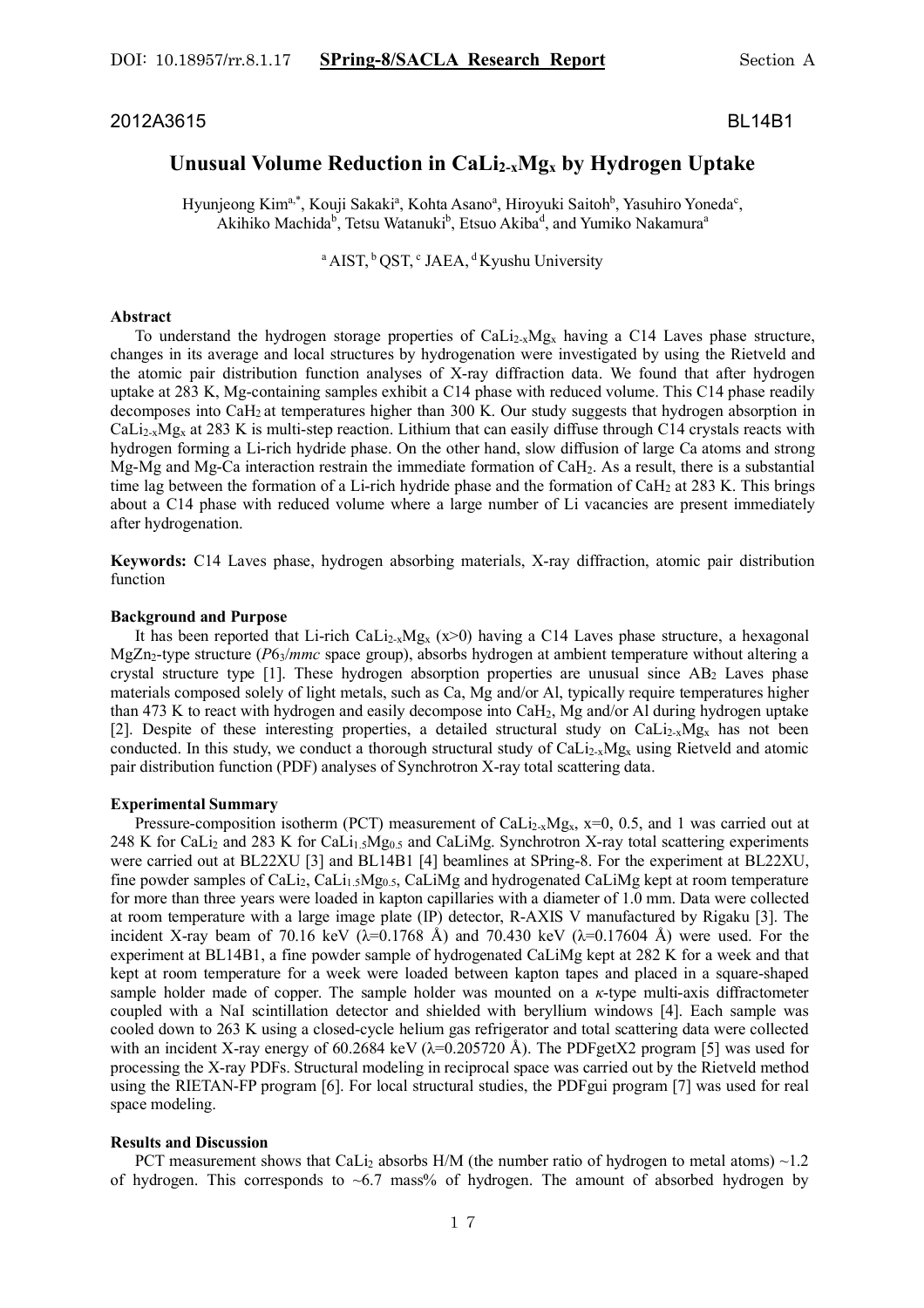CaLi<sub>1.5</sub>Mg<sub>0.5</sub> is H/M~1 (~4.8 mass%) and that by CaLiMg is H/M~0.5 (~2.1 mass%).

 Rietveld analysis results using synchrotron X-ray total scattering data show that main diffraction peaks of CaLi<sub>2-x</sub>Mg<sub>x</sub>, x=0, 0.5 data are well explained by a C14 Laves phase structural model. The refined lattice parameters are  $a=6.2709(7)$  Å and  $c=10.232(1)$  Å for CaLi<sub>2</sub>,  $a=6.2463(6)$  Å and  $c=10.1947(9)$  Å for CaLi<sub>1.5</sub>Mg<sub>0.5</sub>, and  $a=6.2361(5)$  Å and  $c=10.1916(9)$  Å for CaLiMg. The C14 structural model also explains the overall features of the X-ray PDFs of CaLi<sub>2-x</sub>Mg<sub>x</sub> below 20 Å indicating that the local structure does not deviate significantly from the average structure.

X-ray diffraction patterns of CaLi<sub>2</sub> after PCT measurement obtained using Cu  $K_{\alpha}$  radiation show diffraction peaks of CaH<sub>2</sub> and LiH indicating that CaLi<sub>2</sub> is decomposed by hydrogenation. Meanwhile, CaLi<sub>1.5</sub>Mg<sub>0.5</sub> after hydrogenation does not show neither CaH<sub>2</sub> nor LiH diffraction peaks. Instead, small diffraction peaks of a C14 Laves phase were observed (Fig. 1(a)). Compared to the diffraction lines before hydrogenation, these peaks all shift to higher 2*θ*. This is somewhat peculiar since hydrogen uptake usually leads to appreciable volume expansion in conventional metals, metal alloys and intermetallic compounds often accompanying change in structure types. When the structure type remains unchanged, volume expansion emerges as a considerable shift of diffraction peaks to lower 2*θ*. However, peak shifts seen in Fig. 1(a) occur in the opposite direction indicating the shrinkage of the C14 lattice. Moreover, there is a very broad hump underneath these diffraction peaks. In fact, we noticed that the hydrogenated CaLi<sub>1</sub>,  $Mg_0$ <sub>5</sub>. sample is composed of silvery particles and gray particles. Although difficult, it is not impossible to separate the gray particles from the silvery ones. The gray particles were pulverized without difficulty. The X-ray diffraction pattern of gray powder (a green line in Fig. 1(a)) coincides well with the broad hump found underneath the diffraction peaks after hydrogenation. This strongly suggests that during hydrogen uptake some of metal atoms are dissociated from the C14 crystals and involved in the formation of an amorphous-like phase. CaLiMg, a Mg-richer sample, also displays unusual volume reduction (Fig. 1(b)). However, there are several characteristics distinct from CaLi<sub>1.5</sub>Mg<sub>0.5</sub>. First of all, even after hydrogenation the diffraction peaks remain relatively sharp. Some of the peaks show a drastic diminution in intensity. In addition, no distinct broad hump underneath the diffraction peaks of a C14 phase is present and no sign of CaH<sub>2</sub> or LiH is seen. Furthermore, peak shifts in CaLiMg are much smaller than those in CaLi<sub>1.5</sub>Mg<sub>0.5</sub>. Volume reduction is roughly assessed at 6.4 % for CaLi<sub>1.5</sub>Mg<sub>0.5</sub> and 2.1 % for CaLiMg. Note that the extent of a peak shift varies from peak to peak indicating that there is a certain direction along which lattice contraction takes place predominantly. In fact, for both samples, the *c*-axis lattice parameter decreases  $(-2.7\%$  for CaLi<sub>1.5</sub>Mg<sub>0.5</sub> and -1.0 % for CaLiMg) more than the *a*- or *b*-axis lattice parameter (-2.0 % for CaLi $_{1.5}$ Mg<sub>0.5</sub> and -0.6 % for CaLiMg).



Fig. 1. X-ray diffraction patterns of (a) CaLi<sub>1.5</sub>Mg<sub>0.5</sub> (b) CaLiMg before and after PCT measurement using Cu *K*<sup>α</sup> radiation. (c) X-ray diffraction patterns of hydrogenated CaLiMg kept at 282 K and 300 K are shown.

 The results so far reveal an interesting correlation. A sample with a *higher* lithium content absorbs *more* hydrogen and shows *greater* volume reduction. The atomic fraction of calcium is equal for all the samples and both the amount of absorbed hydrogen and the extent of volume reduction decrease with increasing the magnesium content. Therefore, lithium seems to play a critical role in hydrogen uptake in CaLi<sub>2-x</sub>Mg<sub>x</sub>. It is most reasonable to conclude that when CaLi<sub>2-x</sub>Mg<sub>x</sub> (x>0) reacts with hydrogen, some of Li atoms are freed from the C14 crystals forming a Li-rich hydride phase like LiH or Li-rich Li-X-H ( $X = Ca$  or/and Mg). However, owing to low experimental temperature (283 K), the structural correlation of the Li-rich hydride phase is not well defined consequently leading to an amorphous-like broad diffraction pattern as clearly seen in Fig. 1(a). The removal of lithium from CaLi<sub>2-x</sub>Mg<sub>x</sub> leaves vacancies in the lattice and these vacancies should contributes greatly to the unusual volume reduction of the C14 phase. Since peak shifts found in Fig. 1(a) and (b) are large, a fair number of vacancies should be formed. Furthermore, to have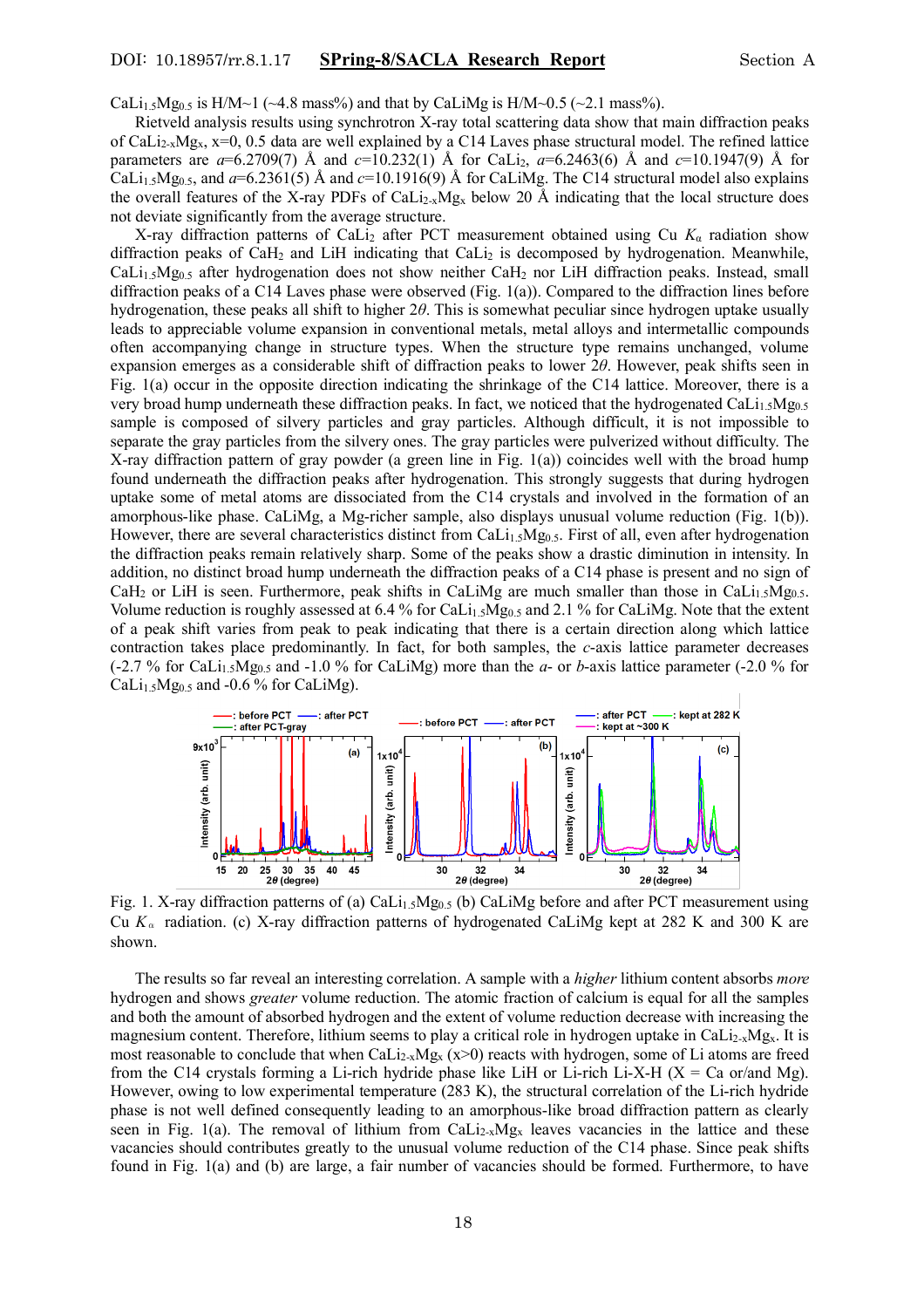such apparent diffraction peaks C14 structural characteristics should remain to a certain degree in the presence of a large number of vacancies. Our first principles calculations show that one Li vacancy in a unit cell induces similar diffraction peak shifts as the experimental data indicating that C14 structural characteristics can remain.

 To study the stability of the C14 phase remaining after hydrogen uptake (henceforth, we call it a hydrogenated C14 phase) we kept hydrogenated CaLiMg at two different temperatures, 282 K (CaLiMg-H-282 K) and 300 K (CaLiMg-H-300 K), in an argon atmosphere for a week and examined changes in their structures. The sample kept at 282 K exhibits little broadened yet still intense C14 diffraction peaks (Fig. 1(c)). No apparent new peaks appear. However, a slight increase in temperature to 300 K triggers considerable changes (a magenta line in Fig. 1(c)). Diffraction peaks get more broadened than those of CaLiMg-H-282 K, and peak intensities significantly diminish. Moreover, a new broad peak emerges at  $2\theta \approx 30^\circ$  compensating for the loss of C14 diffraction peak intensity. These results strongly suggest that the hydrogenated C14 phase is unstable at 300 K and easily decomposes.

 To further investigate changes in the hydrogenated C14 phase at 300 K, we obtained the synchrotron X-ray PDFs of CaLiMg-H-282 K and CaLiMg-H-300 K. A C14 structural model that does not contain hydrogen atoms was refined until the best agreement to the experimental PDF data was obtained, and then features that were not explained by the model were examined. PDF fitting results are shown in Fig. 2(a)-(c). Although it is not entirely satisfactory, the model reproduces the overall PDF profile of CaLiMg-H-282 K to a reasonable degree (Fig. 2(a)). For the case of CaLiMg-H-300 K, however, disagreement between the data and the model is apparent; not only peak intensities but also the positions and shapes of some peaks are poorly explained (Fig. 2(b)). As shown in Fig. 2(c), a much worse fit was obtained for the sample kept at 300 K for more than three years indicating that this change is extremely slow and not complete in a week. Interestingly, we found that the difference curves in Fig.  $2(a)-(c)$  contain information about the development of CaH2 structural correlation. In Fig. 2(d)-(f), the difference curves obtained in Fig. 2(a)-(c) are compared to the calculated CaH<sub>2</sub> PDF. For the difference curve of CaLiMg-H-282 K (Fig. 2(d)), a sharp feature at  $\sim$ 3.8 Å is aligned with the first PDF peak of CaH<sub>2</sub> and there is a hint of CaH<sub>2</sub>-like features in  $4 < r < 9$  Å. However, features in  $r > 9$  Å do not match those of CaH<sub>2</sub>. This is similar to the case of an amorphous PDF, where a sharp first peak is followed by two or three broad peaks reflecting the presence of short-range structural order. This indicates that CaH<sub>2</sub> structural correlation in CaLiMg-H-282 K is poorly developed at this stage. For the difference curve of CaLiMg-H-300K (Fig. 2(e)), intensity fluctuation in *r* <  $\sim$ 14 Å resembles the CaH<sub>2</sub> PDF indicating the development of short-to-medium range structural order of CaH2. As time passes, the CaH2 structural correlation becomes more apparent and extends over a much longer-*r* range (Fig. 2(f)). Therefore, the new broad peak appearing at  $2\theta \approx 30^\circ$  in Fig. 1(c) is from CaH<sub>2</sub>. These PDF results clearly demonstrate that the hydrogenated C14 phase easily decomposes into CaH<sub>2</sub> at 300 K.

 Making use of the results obtained, we are able to understand the hydrogen absorption process in  $Caliz_xMg_x$  to some extent. A sample with a high lithium content absorbs a larger amount of hydrogen, undergoes a greater volume reduction, and exhibits a more intense amorphous-like background than one with a low lithium content. This strongly suggests that during hydrogen uptake some of Li atoms pulled out of the crystals resulting in unusual hydrogenation-induced volume reduction. According to the theoretical study of Ref. [8], the structural stability of CaLi<sub>2-x</sub>Mg<sub>x</sub> increases with the magnesium content owing to strong Mg-Mg and Mg-Ca bonds. Probably these strong Mg-Mg and Mg-Ca bonds limit the dissociation of Li preventing the C14 crystals from completely collapsing.

 Change in the hydrogenated C14 phase at 300 K provides us more information. As seen in Fig. 1(c), the arising of a CaH2 peak and the decreasing of C14 peak intensities occur *concurrently*. This indicates that Ca atoms are easily dissociated from the hydrogenated C14 phase at 300 K. Hydrogen was probably dragged from the Li-rich hydride phase to form CaH2. Alternatively, the hydrogenated C14 phase might contain some hydrogen. Then, what is the reason that CaH2 did not form in the first place despite of its high stability (the formation enthalpy of CaH<sub>2</sub>, LiH, and MgH<sub>2</sub> are  $-174.5$ ,  $-157.3$ , and  $-74.5$  kJ/mol H<sub>2</sub>, respectively [9])? This is because of the slow diffusion of large Ca atoms at 283 K. Chemical frustration of large atoms at low temperatures often leads to the formation of a single amorphous hydride phase [10]. In our case, however, the presence of lithium yields a totally different outcome. Small Li atoms can easily diffuse through crystals even at 283 K. This ability of lithium allows CaLi<sub>2-x</sub>Mg<sub>x</sub> to react with hydrogen at ambient conditions. Note that CaMg2, lithium-free composition, does not absorb hydrogen at ambient conditions [2]. On the other hand, slow Ca diffusion and strong Mg-Mg and Mg-Ca interaction work together to obstruct the immediate formation of CaH2. Consequently, only Li atoms are freed from C14 crystals forming a Li-rich amorphous-like hydride phase and leaving a Li-poor C14 phase behind.